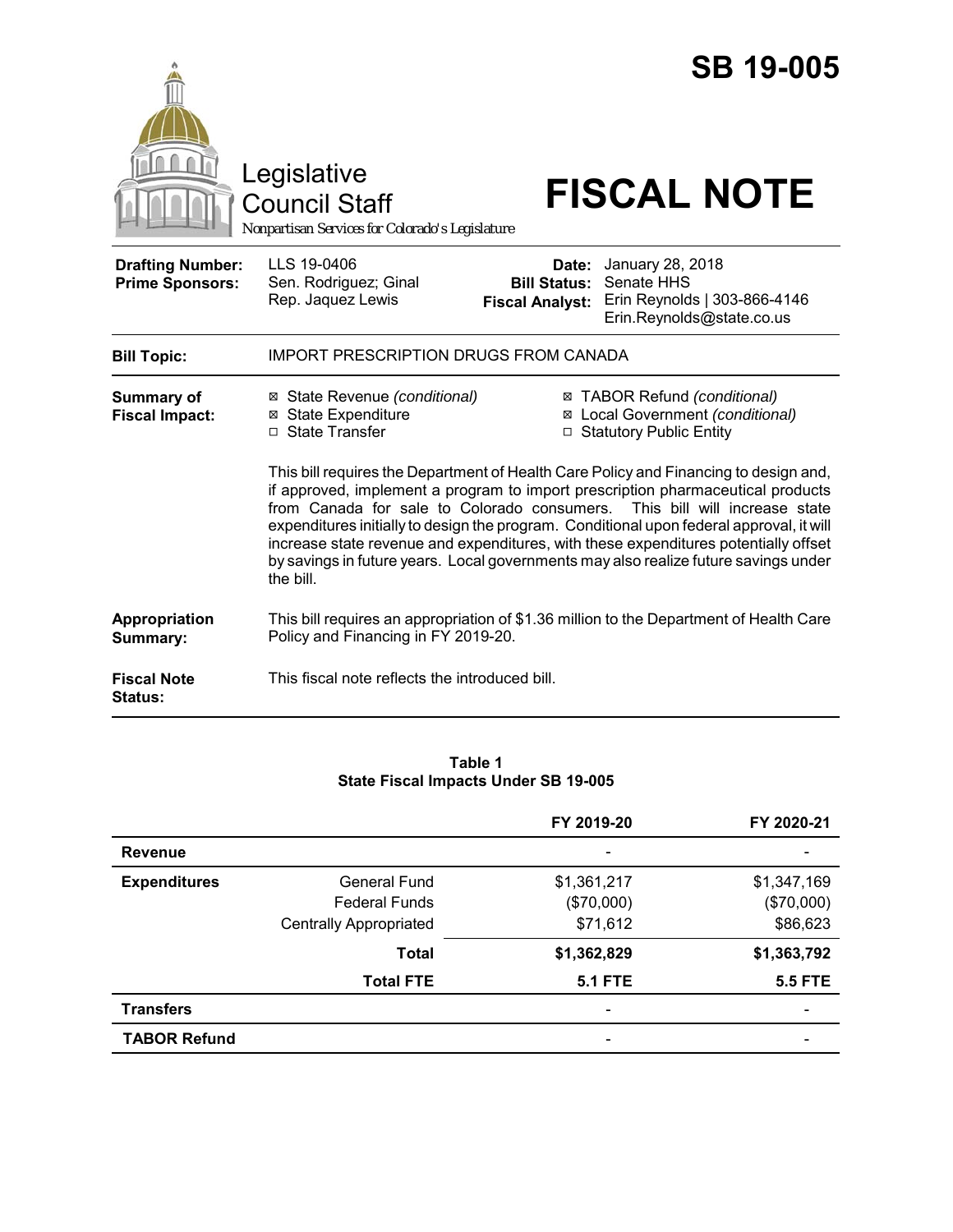January 28, 2018

# **Summary of Legislation**

This bill requires the Department of Health Care Policy and Financing (HCPF) to design a wholesale importation program for prescription pharmaceutical products from Canada and, subject to federal approval, to implement this program, making wholesale imported prescription pharmaceutical products from Canada available to Colorado consumers. The bill specifies certain safety, quality, and pricing requirements that must be met by the program.

HCPF must present a draft report on the program design to the General Assembly by January 1, 2020, post the report on its website, and hold two public meetings — one in the Denver metropolitan area and one on the Western Slope. By April 15, 2020, HCPF must prepare a final report, post the report on its website, and submit it to the General Assembly. By May 1, 2020, HCPF must submit the final report to the federal government for approval of the program.

If federal approval of the program is received, the bill authorizes HCPF to operate the program and to charge a fee on prescription pharmaceuticals purchased through the program to cover the costs of the program. The bill specifies that HCPF must select one or more wholesaler to operate the program through a Request for Proposals (RFP) process. HCPF must report to the General Assembly by January 1, 2022, and each January 1 thereafter, on the implementation of the program, including which prescription pharmaceuticals were imported and the savings to consumers.

# **Assumptions**

The fiscal note assumes that, if federal approval for the program is received, the importation of prescription pharmaceuticals will begin July 1, 2021. For FY 2019-20 and FY 2020-21, the fiscal note shows costs for program planning, design, and support for the federal approval process. If federal approval is received, it is assumed that additional funding will be requested through the annual budget process, as needed.

# **State Revenue**

Conditional upon federal approval, the bill increases state revenue from fees on imported prescription pharmaceutical products from Canada sold through the program starting in FY 2021-22, based on the implementation timeline discussed in the Assumptions section above. At this time, this revenue amount cannot be estimated as the scope of the program and fee schedule are not known. The bill does not specify a cash fund into which this revenue is deposited, so it is assumed that it will be deposited into the General Fund. In addition, the bill is expected to minimally increase licensing fees to the Division of Professions and Occupations Cash Fund in the Department of Regulatory Agencies (DORA). Both revenue streams are subject to TABOR.

# **State Expenditures**

To design and seek federal approval for the prescription pharmaceutical importation program, the bill increases General Fund expenditures in HCPF by \$1.36 million and 4.1 FTE in FY 2019-20 and \$1.36 million and 5.0 FTE in FY 2020-21. An allocation of 1.0 FTE in FY 2019-20 and of 0.5 FTE in FY 2020-21 is also required for legal services hours. These costs are summarized in Table 2 and discussed below. Future costs have not been estimated, such as purchasing or building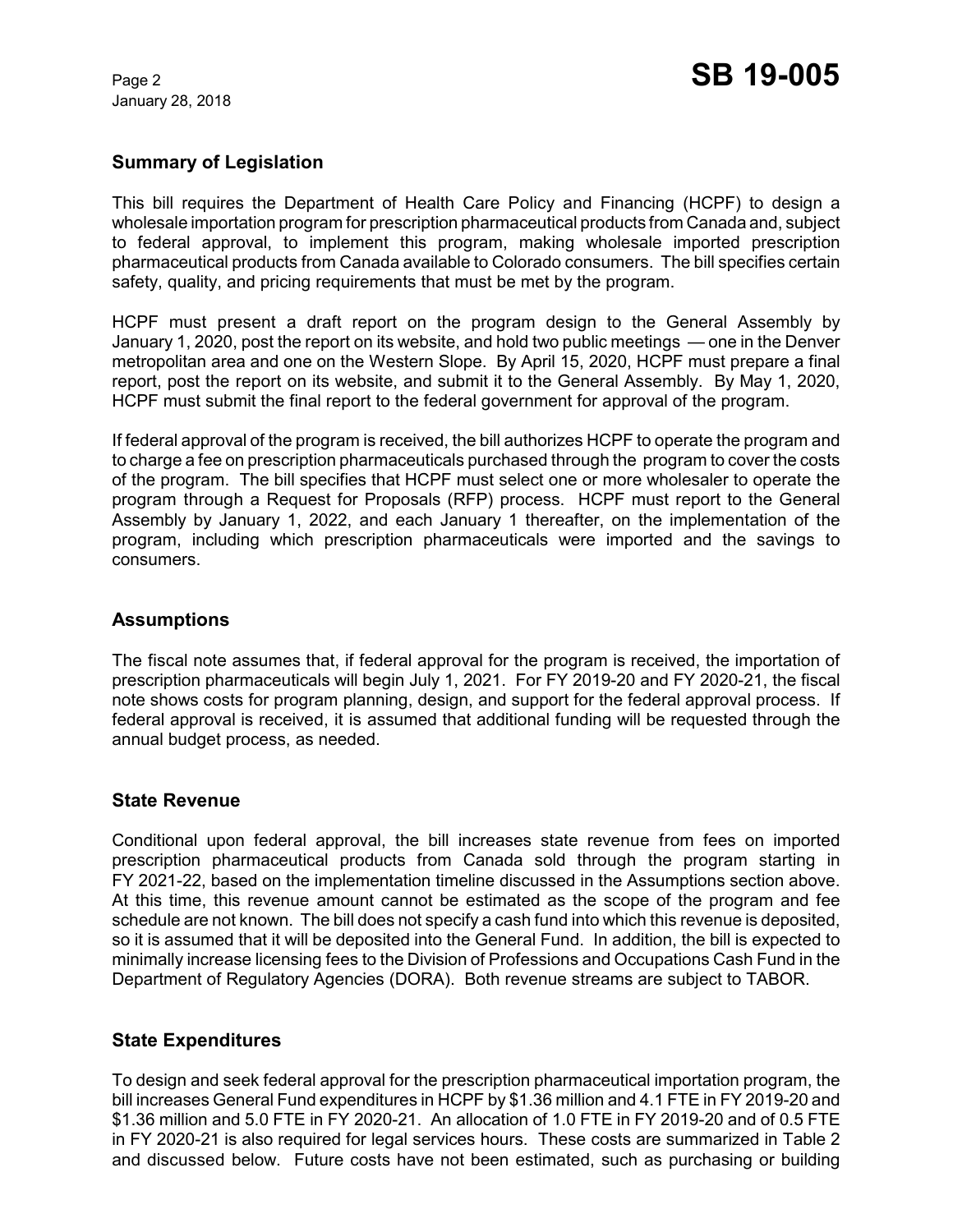information technology systems and contracting with pharmaceutical wholesalers; it is assumed that these costs will be addressed through the annual budget process once the program design and likelihood of federal approval are known.

|                                                |                   | FY 2019-20     | FY 2020-21  |
|------------------------------------------------|-------------------|----------------|-------------|
| Department of Health Care Policy and Financing |                   |                |             |
| <b>Personal Services</b>                       |                   | \$399,293      | \$479,152   |
| Operating Expenses and Capital Outlay Costs    |                   | \$27,410       | \$4,750     |
| Fund Source Adjustment                         |                   |                |             |
| <b>Pharmaceutical and Trade Consultant</b>     |                   | \$350,000      | \$700,000   |
| Information Technology Systems                 |                   | \$296,160      | TBD         |
| Legal Services                                 |                   | \$186,534      | \$93,267    |
| Public Hearings and Travel                     |                   | \$31,820       |             |
| Centrally Appropriated Costs*                  |                   | \$71,612       | \$86,623    |
| FTE - Personal Services                        |                   | 4.1 FTE        | 5.0 FTE     |
| FTE – Legal Services                           |                   | 1.0 FTE        | $0.5$ FTE   |
|                                                | <b>Total Cost</b> | \$1,362,829    | \$1,363,792 |
|                                                | <b>Total FTE</b>  | <b>5.1 FTE</b> | 5.5 FTE     |

### **Table 2 Expenditures Under SB 19-005**

 *\* Centrally appropriated costs are not included in the bill's appropriation.*

**Department of Health Care Policy and Financing.** HCPF will require an additional 5.0 FTE to manage the program design process, compile required reports, hold public meetings, interact with the federal government, and oversee and work with contract consultants. This staff is prorated to 4.1 FTE in the first year to reflect an August effective date and the General Fund pay date shift. Standard operating and capital outlay expenses for these staff are included. Workload will also increase in the current fiscal year for existing HCPF staff to begin work on the RFP for the contract consultants and hiring in advance of the bill's effective date; however, the bill's deadlines are not feasible for the RFP process. See Technical Note section.

*Fund source adjustment.* Because current senior executive staff will be responsible for supervising this program rather than federally funded operations, personal services costs from the General Fund will increase by \$70,000 to cover a decrease of the same amount in federal funds. See State Appropriations section.

*Pharmaceutical and trade consultant.* To design the program, HCPF will use contract consultants with expertise in pharmaceuticals and international trade. These experts will identify pharmaceutical products that are most promising for generating savings through the importation program and will ensure that the process meets federal requirements for the importation of pharmaceuticals. These costs are estimated at \$350,000 in FY 2019-20 and \$700,000 in FY 2020-21, based on a consultant rate of \$250 per hour and 1,400 hours of consultant time in the first year and 2,800 hours in the second year. Actual costs may vary depending on the rates for services obtained through the competitive bidding process.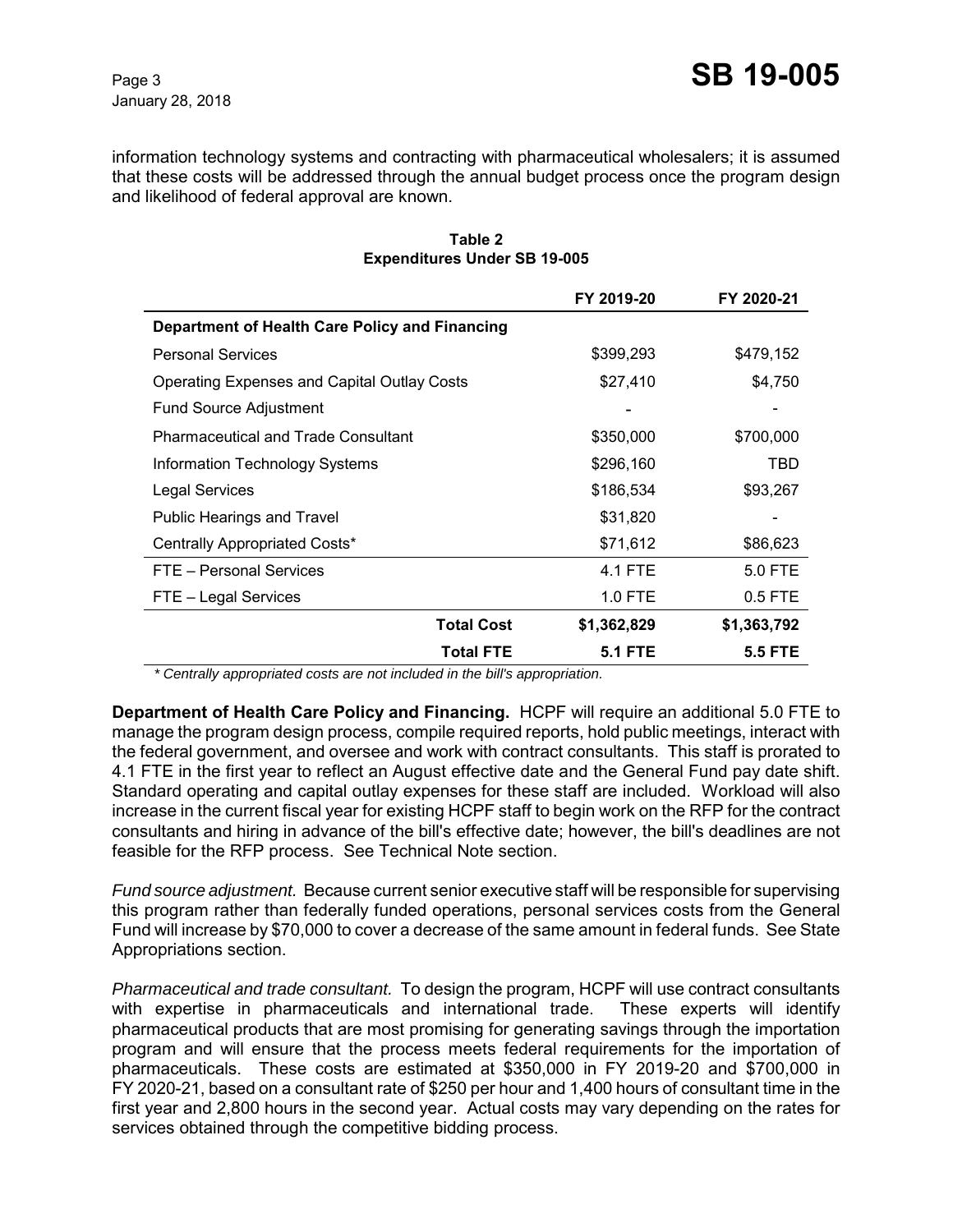January 28, 2018

*Information technology system costs.* HCPF will work with the Office of Information Technology in the first year to design data systems needed to support the drug importation program, including data collection, fee tracking, connectivity with contracted wholesalers, and other functions. FY 2019-20 system design costs are estimated at \$296,160, based on 2,400 hours of contract services at a rate of \$123.40 per hour. Costs will be paid with reappropriated funds from HCPF. Future costs for system procurement and implementation will depend on the program design and will likely be incurred in FY 2020-21. It is assumed that these costs will be addressed through the annual budget process once the program design and likelihood of federal approval are known.

*Legal services.* HCPF will have costs for legal services from the Department of Law for rulemaking, legal advice, and the prevention of anti-competitive behavior by manufacturers, as specified in the bill. These costs are estimated at \$186,534 and an allocation of 1.0 FTE in FY 2019-20 for 1,800 hours of legal services, and \$93,267 and an allocation of 0.5 FTE in FY 2020-21 for 900 hours of legal services. Costs are estimated based on the blended legal service rate of \$103.63 per hour and will be paid with reappropriated funds from HCPF.

*Public hearings and travel.* HCPF will have costs to hold two public hearings. Each hearing is estimated to cost \$15,000, which includes costs for meeting space, materials, and necessary public accommodations. It is assumed that five HCPF employees will travel to the hearing on the Western Slope at an estimated cost of \$364 per person, including mileage, lodging, and board.

**Department of Regulatory Agencies.** Conditional upon federal approval of the program, the Colorado Board of Pharmacy will have a minimal workload increase to approve any new wholesale licenses. The board may conduct rulemaking, education, and outreach, as well. These workload increases can be accomplished within existing appropriations.

**Potential state savings.** As discussed below, state programs may realize savings through lower pharmaceutical costs if the importation program is implemented. The extent of potential savings cannot be estimated at this time. It is assumed the annual budget process will address this, as needed.

*State employee group health insurance.* If the importation program allows state employees to purchase less expensive pharmaceuticals, costs for state employee group health insurance may decrease.

*HCPF pharmacy benefits.*Programs administered by HCPF, including Medicaid and the Children's Basic Health Plan (CHP+), may have savings from lower pharmaceutical costs if the importation program is implemented. The state Medicaid program currently receives rebates on pharmaceuticals that reduce costs by nearly 50 percent compared to the retail prices. It is unknown if wholesale importation from Canada will result in greater savings than from currently available rebates for domestically obtained pharmaceutical products.

*Other agencies.* The Departments of Corrections, Human Services, and Public Health and Environment, and any other state agency that purchases pharmaceuticals, may also see a decrease in costs.

**TABOR refund.** If federal approval of the program is received, HCPF will charge a fee on prescription pharmaceuticals purchased through the program to cover administrative costs and DORA may receive additional licensing fees. This will increase state General Fund obligations for TABOR refunds in years the state collects a TABOR surplus beginning in FY 2021-22, which is outside the current forecast period.